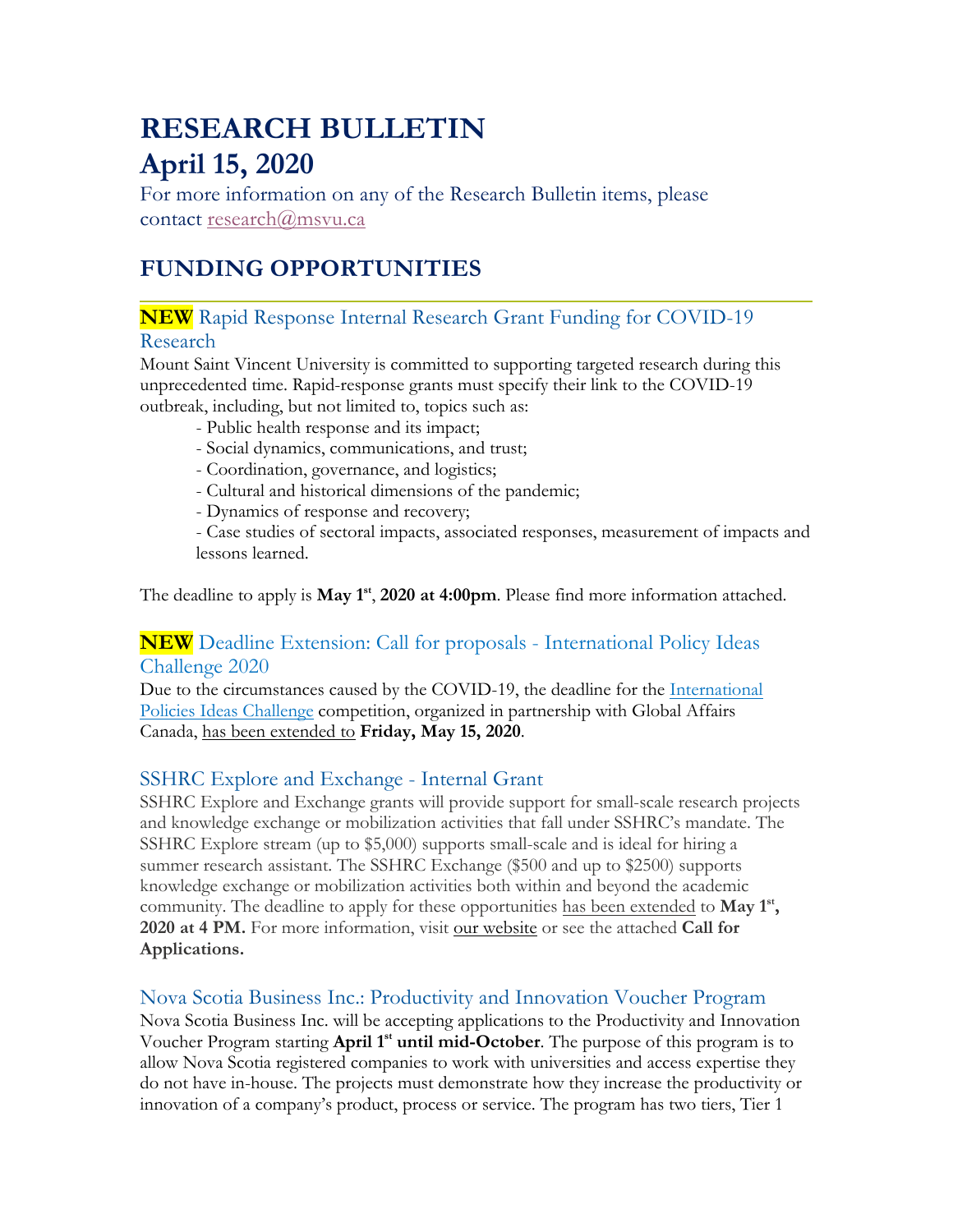awards are for \$15,000 and Tier 2 awards are for \$25,000. Applications will be reviewed regularly while funding is available. If you have any questions about the program, please do not hesitate to contact our Industry Liaison Officer, Danielle Goodfellow at danielle.goodfellow@smu.ca

## MSVU Release Time Awards

The deadline to submit a Release Time Award application to the Committee on Research and Publications has been extended to **May 1 st, 2020**. **Applications must be on the form**, which can be found here. The associated policy can be found on Policy Central, here.

## **CALLS FOR PAPERS AND APPLICATIONS**

## Request for Proposals: Community-Based Research Projects in Cannabis and Mental Health

The Mental Health Commission of Canada has announced a request for proposal for community-based research projects in cannabis and mental health to support a holistic policy approach on the relationship between cannabis and mental health. The purpose of the Community-Based Research (CBR) funding is to address knowledge gaps in the relationship between cannabis and mental health. This opportunity is also aimed at building research capacity among people with lived and living experience of cannabis use and/or mental health problems and illnesses, and by other priority populations. The application deadline has been extended to **May 29th, 2020**, please click here to learn more.

## **ANNOUNCEMENTS**

## **NEW** Increase in Research Assistant Pay from Grants

Effective April 1, 2020, the Committee on Research and Publications has increased the floor of the undergraduate student research assistant pay rate to \$14/hr plus benefits.

## **NEW** CanCOVID Community

CanCOVID Community is a new initiative spearheaded by Canada's Chief Science Officer in order to optimize Canada's research response to the COVID-19 crisis. CanCOVID is Canada's federally-mandated, expert led COVID-19 research network made up of Canadian COVID-19 researchers, clinical collaborators, and healthcare stakeholders from across the country. Involvement in the CanCOVID network is currently by invitation only and restricted to verified members of the COVID-19 expert research and response community. However, those interested in joining the network are encouraged to complete the electronic form on the website to indicate their interest.

For more information, visit the CanCOVID website https://cancovid.ca/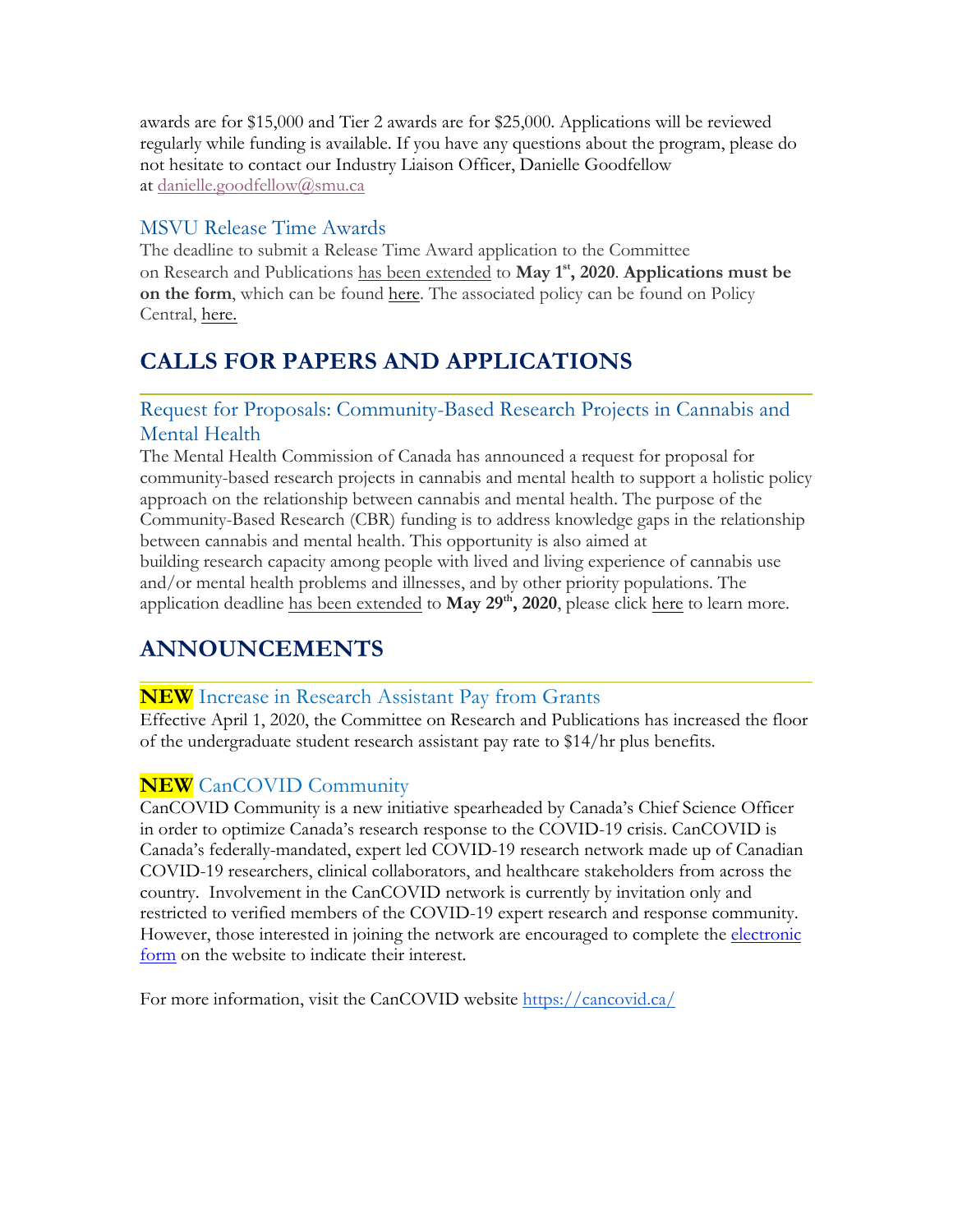**NEW** McGill-Queen's University Press: COVID-19 Update - A note to our readers, authors, and publishing partners

Read the update here.

## **Upcoming Virtual Events and Webinars**

#### **NEW** Faculty Consultation: Master of Interdisciplinary Studies

The Associate Vice-President Research and the Dean's Offices invite faculty from all MSVU departments and programs to join us for a virtual discussion on the creation of a Master of Interdisciplinary Studies at MSVU. The meeting will take place on **Tuesday, May 12 at 1:00pm**.

#### **Please RSVP to Jessica.Long1@MSVU.ca to receive a link to the meeting.**

### **NEW** ACENET: Upcoming Training

All ACENET training sessions have either been converted to online or postponed until the COVID-19 crisis is over. Be sure to check their website regularly, as additional training sessions and events of interest will be posted as they are scheduled.

#### **Introduction to ACENET & Compute Canada**

What is high performance computing (HPC) and what can it do for me? How can ACENET help? Used by researchers across many disciplines to tackle analyses too large or complex for a desktop, or to achieve improved efficiency over a desktop, this session takes participants through the preliminary stages of learning about HPC and computing clusters, and how to get started with this type of computing.

19 May, 10:30-11:30am Atlantic

21 May, 1:00-2:00pm Atlantic

Details & Register

#### **Introduction to Linux**

In this session, learn how to get started with Linux, how to create and navigate directories for your data, load files, manage your storage, run programs on the computing clusters, and set file permissions.

20 May, 10:30-11:30am Atlantic 21 May, 2:30-3:30pm Atlantic Details & Register

#### **Introduction to Shell Scripting**

Participants will learn how to use shell scripting to exercise the power of the command line. Shell scripting helps you save time, automate file management tasks, and better use Linux. This session teaches you how to name, locate and set permissions for executable files, taking input and producing output.

21 May, 10:30-11:30am Atlantic 22 May, 1:00-2:00pm Atlantic Details & Register

#### **Job Scheduling With Slurm**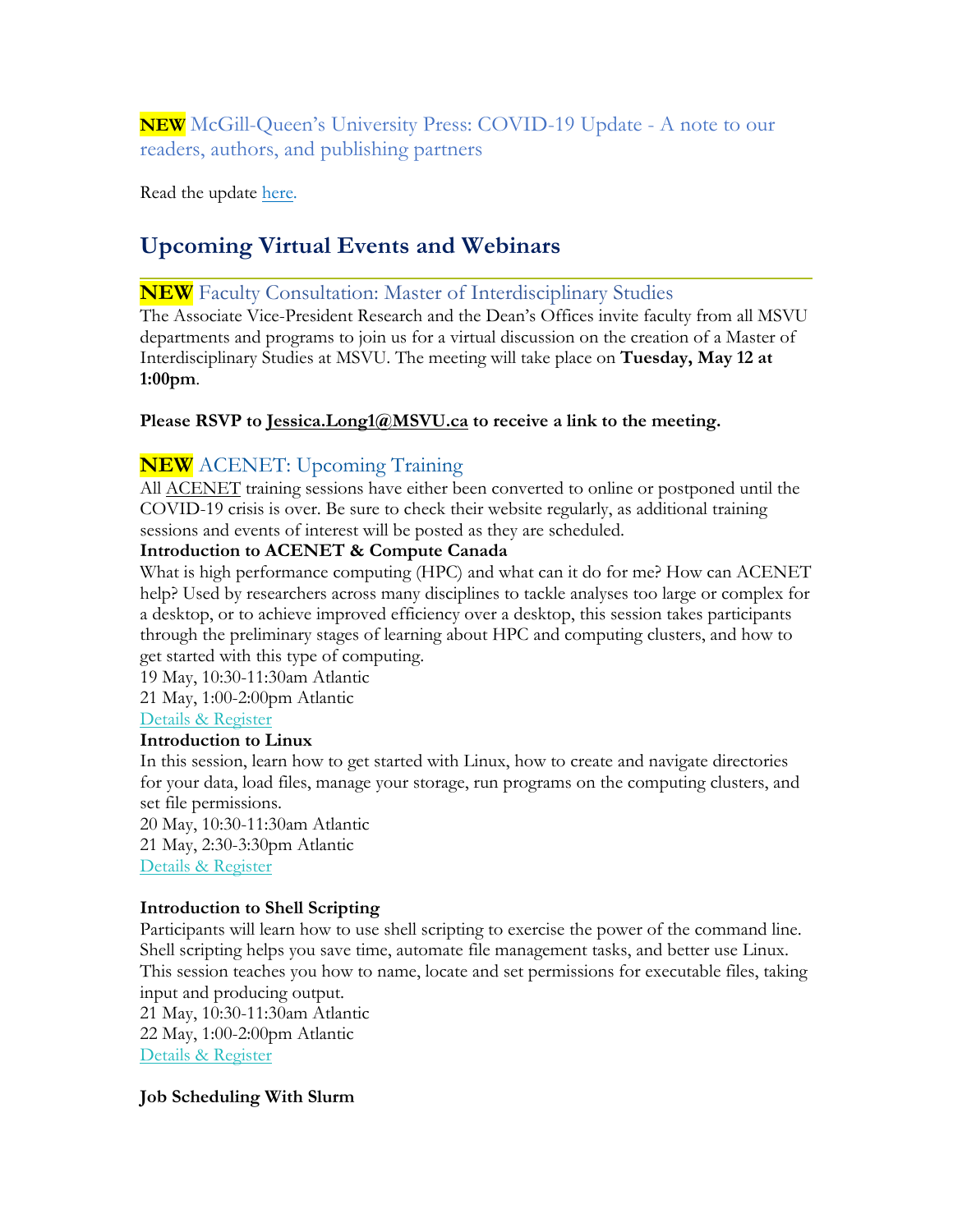This session teaches participants how to use Compute Canada's queuing environment on the national systems using the job scheduler Slurm.

22 May, 10:30-11:30am Atlantic 22 May, 2:30-3:30pm Atlantic Details & Register

#### **Parallel Computing School**

This school is normally done in-person over 3.5 days. We are in the process of converting it to an online format that will take place twice a week for two hours each over the course of six weeks. The school seeks to educate participants in some tools and techniques used in high-performance computing and scientific computation. Topics will include general parallel computing, Dask, Machine Learning by example, OpenMP, GPGPU, and Message Passing Interface (MPI). Each session will include a lecture and learning exercises. Participants will be provided take-home exercises to prepare for the next session.

2 June-9 July, Tuesdays and Thursdays, 2:00-4:00pm Atlantic Details & Register

## **MSVU FACULTY RESEARCH ACHIEVEMENTS**

## **NEW** Dr. Kyly Whitfield wins the CIHR INMD/CNS – New Investigator Partnership Prize!

The New Investigators Partnership Prize recognizes an individual who is actively engaged in health-related research and has demonstrated excellence and outstanding contributions in nutrition-related research that is relevant to the mandate of the Institute of Nutrition, Metabolism and Diabetes (INMD) and the Canadian Nutrition Society (CNS). Read more here.

Congratulations Dr. Whitfield!